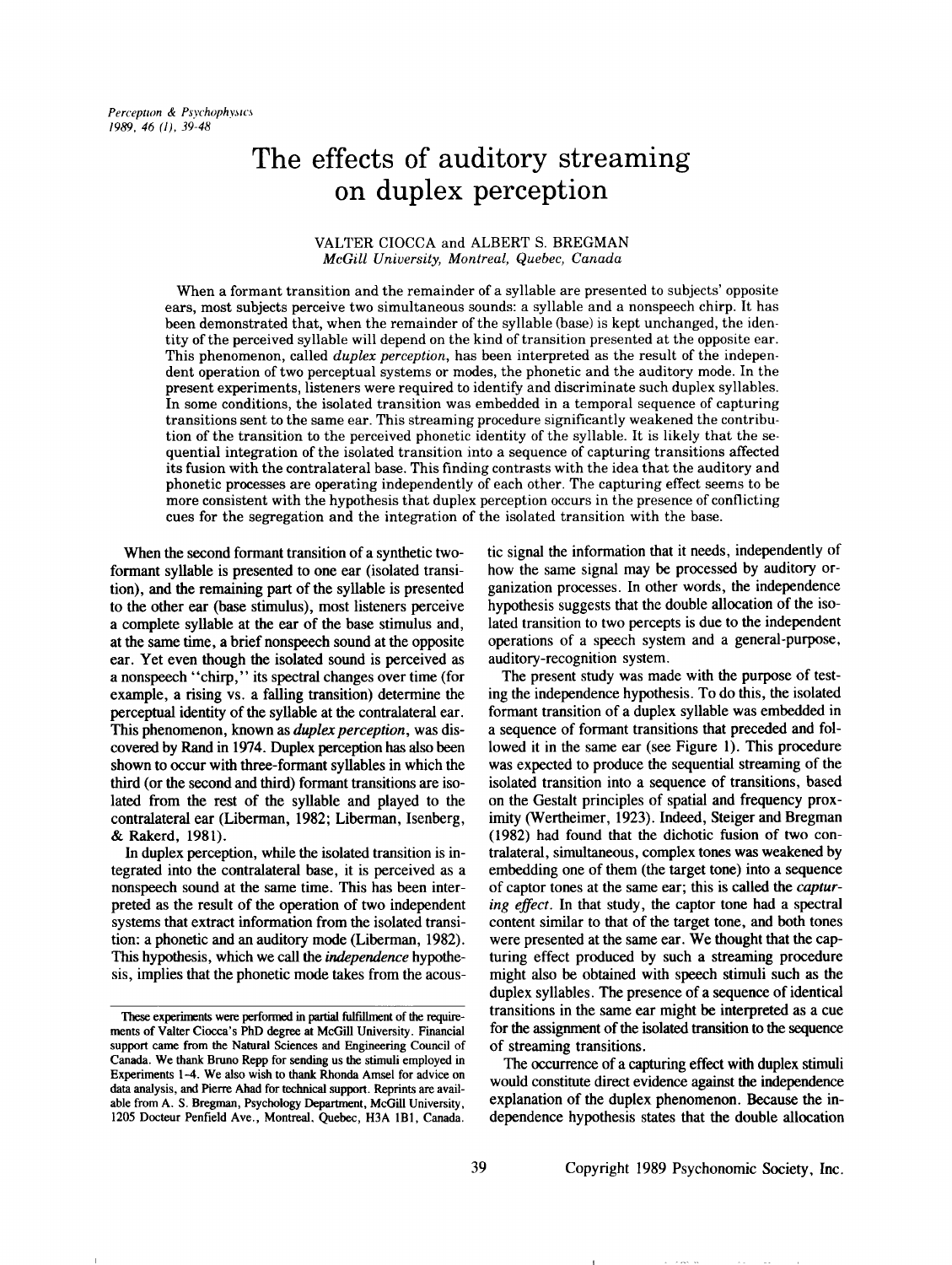

**Figure 1. The experimental pattern used in the streaming conditions of Experiments 1 and 2. The duplex stimulus (black color) is presented with the base stimulus to the left ear and the isolated transition to the right ear. The capturing transitions (lighter color) are presented to the right ear before and after each of the isolated transitious of a duplex stimulus.**

of the transition is the result of the independent processing of the speech and auditory systems, the integration of the isolated transition with the base by the speech system should not be significantly affected by the auditory organization of the same information into a sequence of streaming transitions. In other words, according to the independence hypothesis, the streaming procedure should not produce a significant weakening of the integration of the isolated transition with the base.

Four experiments were conducted. In Experiment 1, subjects were asked to identify duplex syllables either in isolation or under the streaming condition. Two sets of syllables were employed, two-formant /ba/-/da/ and three-formant /da/-/ga/ syllables. In Experiment 2, each of the stimuli in the previous experiment was followed by two monaural syllables, which were presented for the purposes of comparison. The subjects had to judge whether the target stimuli were more similar to the first or second comparison syllable.

## **EXPERIMENT 1**

In this experiment, the identification of the monaural and duplex syllables was measured under various conditions. Two sets of synthetic stimuli (/ba/-/da/ and /da/-/ga/syllables) were used in different parts of the experiment. The experiment comprised two sessions. In the first session, the experimental stimuli were identified in isolation (isolation conditions). In the second session, the isolated transition of duplex syllables was always preceded and followed by a sequence of identical or different frequency transitions (streaming conditions). We tested whether it was possible to weaken the integration of the isolated transition with the base by means of capturing the former into a sequence of identical transitions (see Figure 1). This was called the *capturing* condition. The occurrence of a capturing effect should have caused the

perception of the speech percept to become more as it would have been, had the isolated transition not been presented at all. In a control *(no-capturing)* condition, the transitions that preceded and followed the target transition were outside the frequency region of the target. This condition was intended to demonstrate that the possible occurrence of a capturing effect was not due to the mere presence of a sequence of transitions at the ear at which the isolated transition was presented.

# **Method**

**Subjects.** Different pools of subjects were employed for the two sets of syllables. All were undergraduate students, graduate students, or staff members in the Psychology Department at McGill University, who were paid for their services. All the subjects received an audiometric **test.** A criterion was defined in order to establish whether each subject properly identified the speech percept of the duplex stimuli. The criterion was defined as 60% correct identification with the duplex stimuli or a rating-scale score of 6.0 or more with the duplex/da/or/ga/stimuli.

Eighteen subjects were tested with the /ba/-/da/ syllables. All the subjects except I had normal hearing. This subject had a 40-dB loss in the left ear at 8 kHz. His data and the data of another subject were discarded, because both subjects consistently misperceived the base stimulus as/da/(0% and 10%, respectively). The data of 2 more subjects were discarded because these subjects did not reach the criterion of correct identification of the speech percept.

Seventeen subjects were tested with the /da/-/ga/ stimuli. The data of 2 subjects were discarded because these subjects could not consistently identify the /da/-/ga/ stimuli. The data of one other subject were not considered in the analysis, because she failed to reach criterion for the speech percept of the duplex /ga/ stimulus.

Stimuli. The /ba/-/da/ stimuli were two-formant syllables digitally synthesized on a computer with a parallel formant circuit. The syllables had a duration of 200 msec. The formant transitions, 40 msec long, were followed by 160-msec steady-state formants. The steady portions of F1 and F2 were centered at 649 and 1240 Hz, respectively. F1 was identical for both /ba/ and /da/ and rose from 310 to 649 Hz. F2 rose from 740 to 1240 Hz for/ba/and fell from 1540 to 1240 Hz for /da/. The durations of the rise and decay of amplitude were 1 and 150 msec, respectively. These amplitude changes followed a quarter of a sine wave function. The duplex syllables were generated by presenting the second formant transition (isolated transition) to the right ear. The remaining part of F2 and the whole  $F1$  (base) were presented to the left ear. In the duplex stimuli, the isolated transition had a 30-msec decay appended at its end, and F2 in the opposite ear had a 30-msec rise time. This was done in order to improve the fusion between the isolated transition and the base. The bandwidths of the formant filters were 60 Hz for F1 and 100 Hz for F2. The fundamental frequency (F0) was steady at 120 Hz. The base stimuli and the monaural syllables were presented at a level of 72 dB SPL.

In the capturing condition (see Figure 1), the streaming transitions were identical to those of the duplex syllables. In the nocapturing condition, the added sequence of transitions had a center frequency varying from 1740 to 2240 Hz when presented with the duplex /ba/ and from 2540 to 2240 Hz with the duplex /da/. These values were chosen to be 1000 Hz higher than the center frequency of the isolated transitions. This was done to create a condition in which the streaming transitions did not group strongly with the isolated transitions. If this condition did not affect phonetic integration, then the possible occurrence of an effect in the capturing condition could not be accounted for by the mere presence of a sequence of transitions in the unattended ear. The intensity and duration characteristics of the streaming transitions were identical to those of the transitions of the duplex syllables.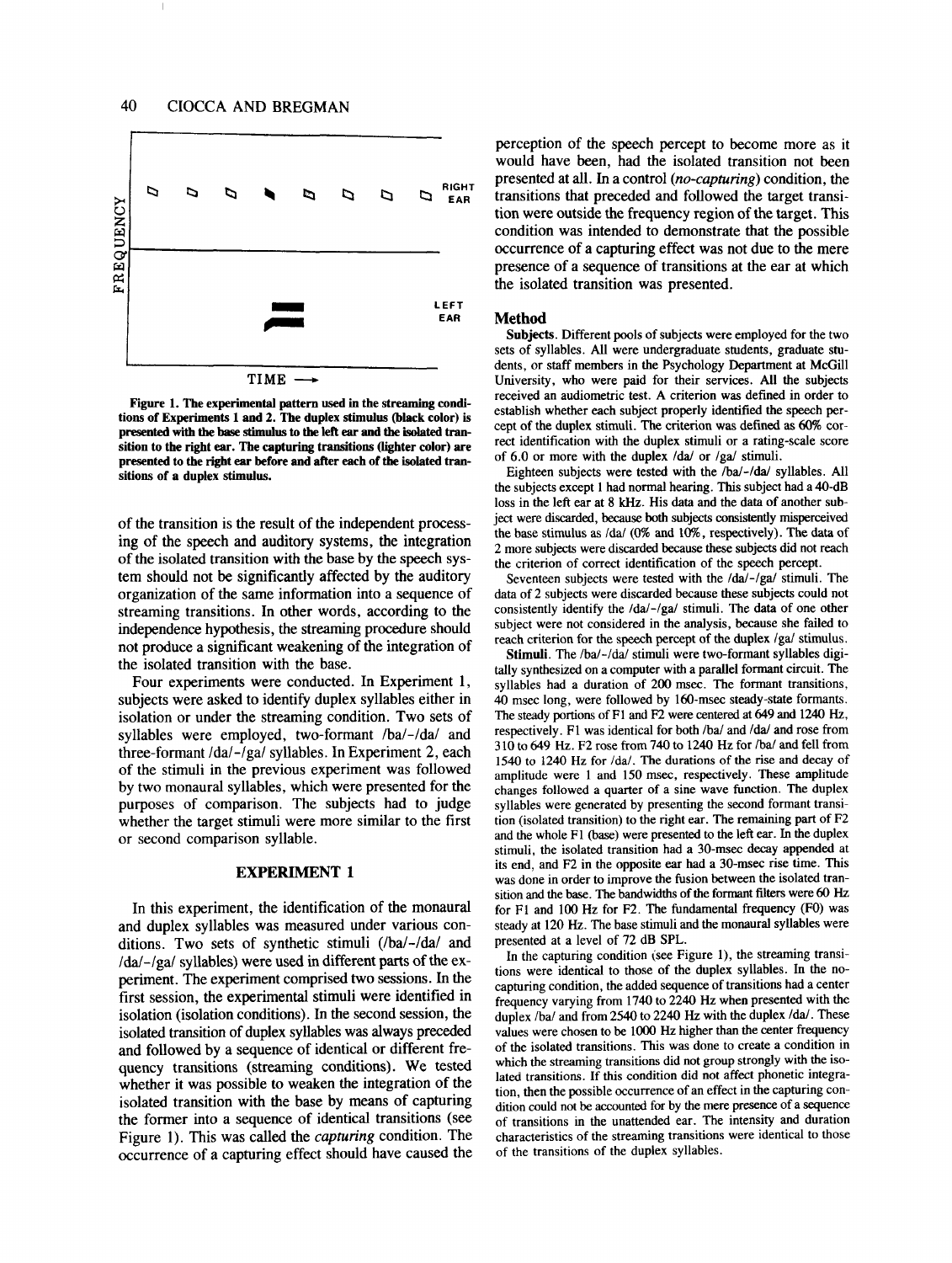The /da/-/ga/ stimuli were three-formant syllables synthesized on the Haskins Laboratories parallel resonance synthesizer. The formant transitions were 50 msec long, followed by 200-msec steady-state formants. The center frequency of the steady-state formants was 771 Hz for the first, 1233 Hz for the second, and 2525 Hz for the third formant. The onset frequencies were 285 Hz for the first formant and 1770 Hz for the second formant. The third formant transition rose from 2018 Hz for the /ga/ syllable and fell from 2862 Hz for the/da/syllable. The base stimulus did not have the third formant transition. These stimuli were recorded on an audio tape and sent to our laboratory.<sup>1</sup> We digitized the syllables at **a** 10-kHz sampling rate. We deleted the last 50 msec of the signal by means of digital editing, so that the total duration of the syllables became 200 msec. A decay (quarter of a sine wave) was imposed on the final 50 msec of the shortened syllables.

In both the capturing and the no-capturing conditions, the isolated transitions were those of the original Haskins stimuli. However, the streaming transitions were synthesized at our laboratory by means of our trying to match them with the original Haskins Laboratories' transitions. This was done because we needed some transitions that were 1000 Hz higher than the isolated transitions provided on the Haskins tape, to be used in the no-capturing conditions. Moreover, we did not want to use the original Haskins transitions in the capturing conditions, because we wanted to use similar acoustic parameters for the synthesis of both the capturing and the no-capturing transitions. Matches to the Haskins transitions were made by ear and by sight (i.e., the spectra were looked at, until the isolated--the original--and the capturing transitions could not be distinguished). The no-capturing transitions were then synthesized with the same parameters, apart from the frequency range. The center frequency of the no-capturing transitions ascended from 3018 to 3525 Hz for the duplex/ga/syllable and descended from 3862 to 3525 Hz for the/da/syllable.

Procedure. Each set of stimuli was tested in two separate sessions. In the first session, one of the two sets of stimuli (either the /ba/-/da/or the/da/-/ga/) was presented in the isolation condition. The experimental pattern was begun with a warning tone, followed by 1 sec of silence. After the silence, one of the five stimulus syllables was presented. It was repeated three times with a 1-sec silence between repetitions. The subjects had to identify the stimuli during 5 sec of silence after the presentation of the syllables. The full syllables and the base were always presented to the left ear; the isolated transitions were always presented to the right ear. The subjects were informed that they might hear brief sounds ("something like chirps") in the right ear, but they were told to ignore them and pay full attention to the syllables in the left ear. Each of the five experimental stimuli was presented 10 times.

The second session followed the first one, after a pause of approximately 5 min. In the second session, the streaming conditions were presented. The duplex syllables from the previous session were repeated six times in a cycle within each trial. The offset-to-onset duration between successive syllables was 1.2 sec. In the unattended ear, the transitions were repeated at a rate of one every 200 msec. Therefore, there was a pause of silence of 160 msec between successive transitions in the right ear. Six transitions were presented during the time interval between successive duplex syllables within each trial. Six transitions followed the last syllable of a trial. Each six-repetition pattern had a duration of 9.2 sec, which was expected to be sufficient for the occurrence of capturing. Indeed, it had been demonstrated that streaming mechanisms need to accumulate evidence for at least 4 sec in order to form an auditory object (Bregman, 1978). In the same study, it was found that at least 4 sec of silence were necessary in order to disrupt a capturing or segregating effect in the processing of auditory sequences. For this reason, a pause of 5 sec was introduced in the present experiment after the last syllable in a pattern. In the second session, there were *four* streaming conditions, two duplex syllables (/ba/-/da/ or /da/-/ga/) presented

 $\overline{\phantom{a}}$ 

in the capturing or the no-capturing conditions. Each streaming condition was presented 10 times within a session. The order of presentation of the experimental stimuli was randomized and differed for every subject. In both sessions, a 10-point rating scale was used to measure the subjects' identification of the speech stimuli If subjects identified a syllable as  $/ba//(ba/-/da/stimul)$  or  $/da//(da/-/ga/$ stimuli), they had to choose a number from 1 through 5; the numbers 6 through 10 indicated the perception of the other phonetic category. The extremes of the scale (1 and 10) indicated a "very confident" judgment, and numbers in the center of the scale indicated a "not confident" judgment.

Apparatus. The stimuli were digitally synthesized at a  $15-kHz$ sampling rate with the MITSYN software package (Henke, 1975), and played by the computer during the experiment. The stimuli were low-pass filtered at 5 kHz by a Rockland Dual Filter Model 852. The subjects listened individually to the stimuli over TDH-39 headphones, m an Industrial Acoustics 1202 audiometer chamber. The intensities of the stimuli were measured with a General Radio Type 1551-C sound level meter set at A weighting and connected to the headphones with a flat-plate coupler. A Maico Heanng Instruments MA27 audiometer was used to test the subjects' hearing. A keyboard was used by the subjects to record their responses.

## **Results and Discussion**

**Isolation conditions.** The subjects were quite consistent in identifying the monaural and the duplex stimuli. Data were analyzed in two ways: as percentages and as rating scores. The rating-scale scores for the/ba/-/da/ stimuli are shown in Figure 2; the mean percentages of /da/ responses are displayed in parentheses at the top of the figure. A one-way repeated-measures ANOVA was applied to the rating scores, with the five stimuli considered as the levels of a single factor. The main effect of syllable type was significant at the .0001 level  $[F(4,52) =$ 128.72]. The results clearly show that subjects identified the syllables reliably and that they were identifying the duplex syllables according to the kind of isolated transition presented to the unattended ear. The difference in confidence ratings between the full /da/ (9.6) and the duplex/da/(7.5) was found to be significant at the .01 level by a planned comparison.



Figure 2. Mean rating scores for the /ba/-/da/ stimuli of Experi**ment 1 in the isolation condition. The mean percentages of** *Idal* **responses are displayed in parentheses at the top of the figure.**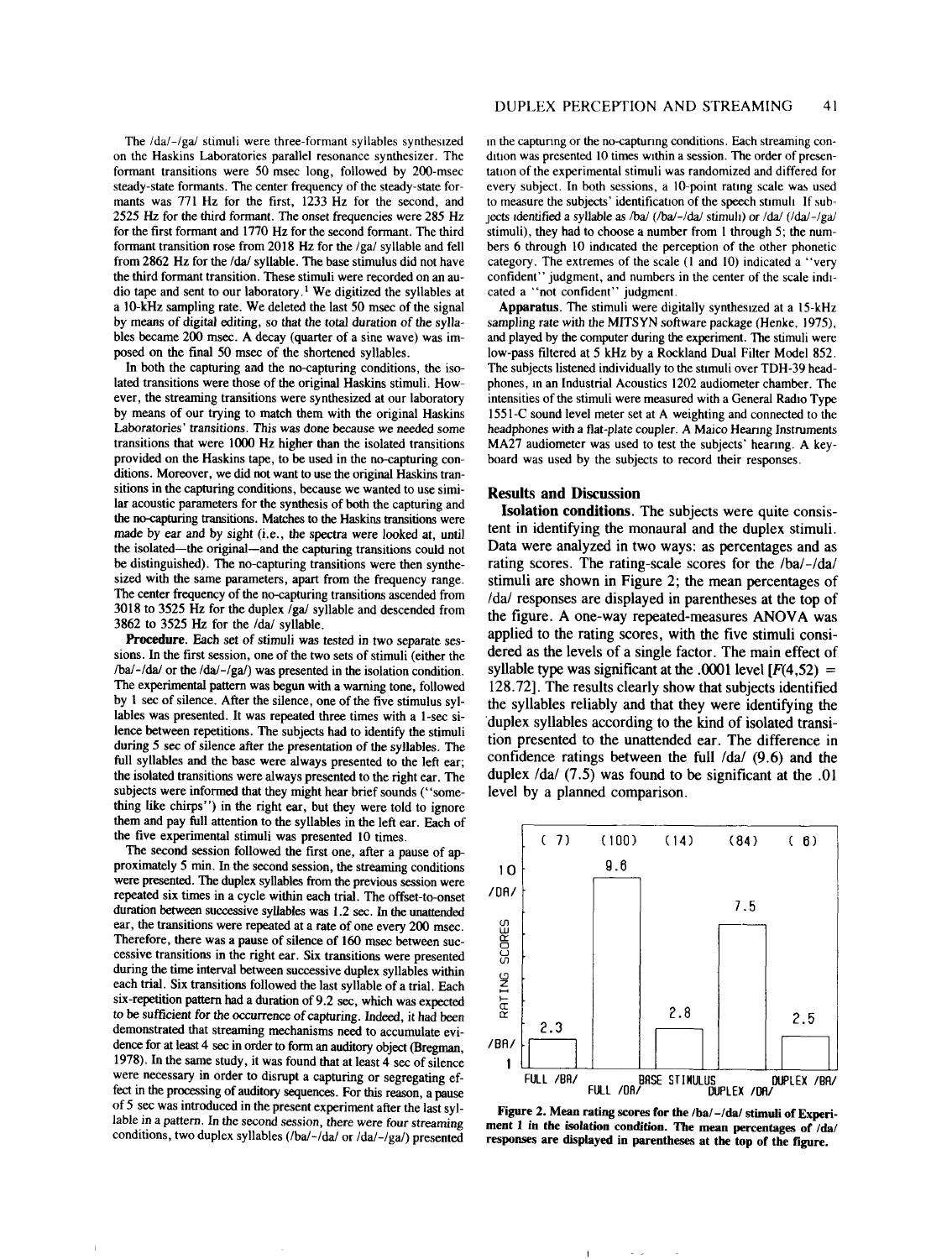$\mathbf{I}$ 



Figure 3. Mean rating scores **for the isolation condition of the** /da/-/ga/ stimuli in Experiment 1. The mean percentages of /ga/ responses **are presented at the top of the** figure.

Similar results were obtained for the  $\frac{da}{\frac{q}{2}}$  stimuli. We wanted to test whether the Haskins syllables could be reliably identified after the removal of 50 msec of the signal at the syllable offset. The average confidence ratings are shown in Figure 3. A one-way repeated-measures ANOVA was applied to the mean ratings, with syllable type as a factor. This effect was significant at the .0001 level  $[F(4.52) = 206.04]$ . The difference between the full and duplex/ga/was significant at the .01 level (planned comparison), indicating that the full/ga/was correctly identified significantly better than was the duplex/ga/. This result, as well as the above-mentioned difference between full and duplex/da/ stimuli, replicated Repp, Milburn, and Ashkenas's (1983) findings. These authors found that their duplex/ga/stimulus, even if labelled reliably, was not correctly identified as often as the monaural  $/ga$ .

**Streaming conditions.** The average rating scores and percentages of /da/ responses for the /ba/-/da/ stimuli are displayed in Figure 4. They show that there was a difference in the identification of the duplex/da/syllable in the capturing and no-capturing conditions. A two-way ANOVA with repeated measures was applied to the mean ratings. The main effect of syllable type (/da/vs. /ba/) was highly significant  $[F(1,13) = 67.05, p < .0001]$ . The main effect of capturing was also highly significant  $[F(1,13) = 21.64, p < .0005]$ . The interaction between capturing and syllable type was highly significant  $[F(1,13) = 22.06, p < .0004]$ . The duplex /da/ stimulus was significantly identified as/ba/more often in the capturing than in the no-capturing condition. This finding shows that the integration of the isolated transition with the base was significantly weakened in the capturing condition of the experiment. The capturing factor had no significant effect on the/ba/duplex syllable, because the base stimulus itself was identified as/ba/. Therefore, removing the effect of the /ba/ transition would not be expected to affect the subjects' choices.

The mean rating-scale scores for the  $\frac{d\mathbf{a}}{-\frac{\mathbf{g}}{2}}$  stimuli, shown in Figure 5, were also analyzed by a two-way ANOVA with repeated measures. The syllable-type (/da/ vs. /ga/) main effect was highly significant  $[F(1, 13) =$ 169.4,  $p < .0001$ . The capturing main effect was significant at the .0007 level  $[F(1,13) = 19.41]$ . The capturing  $\times$  syllable interaction was also highly significant  $[F(1,13) = 24.9, p < .0002]$ . These results fully replicated those obtained with the /ba/-/da/ stimuli, and they show the existence of a significant capturing effect. These findings are not consistent with the hypothesis that the double allocation of the isolated transition in the duplex phenomenon is due to the independent operation of speech and auditory processes.

#### EXPERIMENT 2

Experiment 2 was an attempt to replicate the capturing effect obtained in the previous experiment, this time with



Figure 4. Mean rating **scores for the streaming condition of** Experiment 1 (/ba/-/da/ stimuli). The mean percentages of /da/ responses **are in parentheses at the top of the** figure.



Figure 5. Mean rating **scores and percentages of/ga/responses for the streaming condition of** Experiment 1 *(Idal-lga/stimuli).*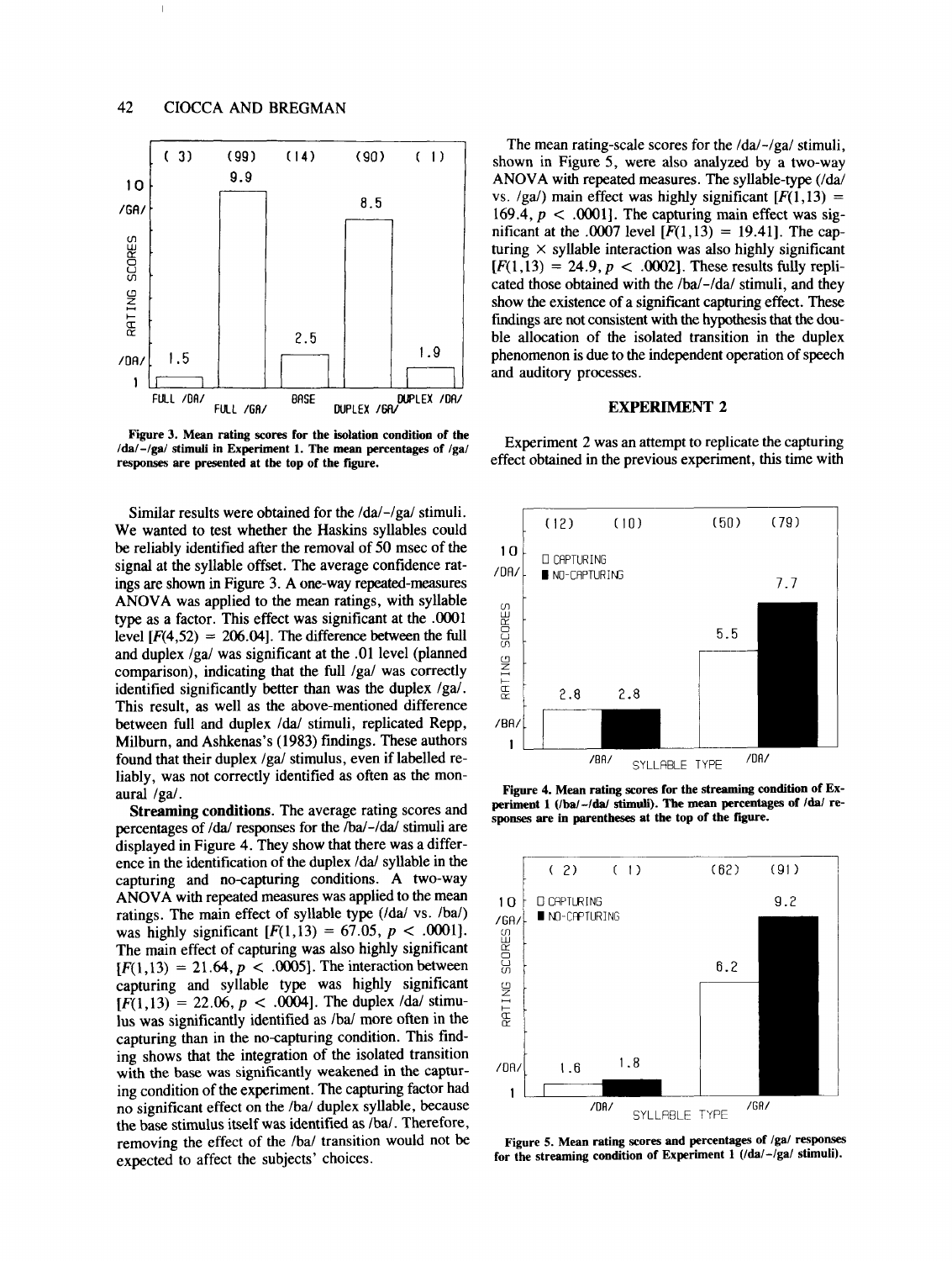a discrimination procedure. Discrimination was measured under both the isolation and the streaming conditions. The sets of syllables  $(|ba/-/da/$  or  $|da/-/ga|)$  used in Experiment 1 were again employed. The duplex and base stimuli were followed by two of three possible monaural comparisons: the full syllables  $(\frac{h}{d})$ -/da/or/da/-/ga/) and the base stimulus. The base stimuli were always presented to the left ear. The isolated transitions of the duplex stimuli were presented to the right ear. The comparison stimuli were always presented to the same ear as was the base.

#### **Method**

Subjects. Different pools of subjects were used for the /ba/-/da/ and the /da/-/ga/ stimuli. They were all psychology graduate and undergraduate students at McGiil University, who were paid for their services. Eighteen subjects were tested with the /ba/-/da/ stimuli. The data of 2 subjects were discarded because they failed to perceive the duplex percept. The data of 2 other subjects were discarded because they consistently identified the base stimulus as more similar to the /da/ comparison.

Fifteen subjects were tested with the  $/da/$ -/ga/stimuh. The data of 1 of them were discarded because she did not integrate the isolated transitions with the base.

Stimuli. The target and comparison stimuh were those employed in Experiment 1. As in the previous experiment, one group of subjects was tested with the  $/ba/-/da/$  stimuh; the other group was presented with the  $/da/$ -/ga/ stimuli. The target stimuli for the /ba/-/da/ subjects were the /ba/-/da/ duplex stimuli and the respective base stimulus. The comparison stimuli were chosen from among the /ba/-/da/ monaural syllables and the respective base stimulus. For the /da/-/ga/ subjects, the target stimuli were the /da/-/ga/ duplex syllables and the relative base. The comparisons were the monaural /da/-/ga/ syllables and the base. For each set of stimuli, six pairs of comparison stimuli were obtained through taking all the pairwise combinations of the three comparisons. Therefore, a total of 18 conditions (three targets  $\times$  six comparison pairs) were presented for each of the two stimulus sets.

Procedure. In the isolation condition, an XXXAB paradigm was employed. The target syllable (Sound X) was repeated three times as in Experiment l; each time it was followed by .5 sec of silence. Next, the first comparison (Sound A) was presented, followed by l sec of silence and the second comparison stimulus (Sound B). During a 5-sec interval of sdence following Sound B, the subjects had to judge whether Sound X was like Sound A or Sound B A 10-point rating scale was used, as m Experiment I. The numbers l through 5 indicated that the target syllable was perceived as bemg the same as the first comparison; the numbers 6 through l0 meant that the target syllable was more like the second comparison. The extremes of the scale (l and 10) were labelled "very confident." Numbers 5 and 6 indicated that subjects were "not confident" in their choices. It should be stressed that this rating scale did not involve a judgment of the similarity of the target to one of the comparison stimuli. The subjects rated how confident they were in judging that the target stimuli sounded hke the first or the second comparison. Each of the 18 experimental patterns was presented two times in the experiment. The order of presentation of the 36 trials in a session was randomized, and it differed for every subject.

In the streaming conditions, the experimental patterns were the same as those used m the analogous conditions of Experiment 1. However, within each trial, a pair of comparison stimuli followed the last presentation of the target syllable. The comparison stimuh were the same as in the isolation conditions. There were 24 conditions in the experiment: capturing/no-capturing conditions  $\times$  syllable type  $(\frac{h}{a}$ -/da/ or /da/-/ga/)  $\times$  six comparison pairs. Each condition was presented twice in the experimental session. The order

of presentation of the stimuli was randomized; it differed for every subject. As in Experiment 1, the isolation conditions were presented in a first session. A second session contained the streaming conditions for the same stimulus set, and followed the first session after a pause of about 5 min.

Apparatus. This was the same as in Experiment 1

#### **Results and Discussion**

Isolation conditions. The rating scores were converted so that Ratings 1 through 5 indicated that the target syllable was like the full  $/ba/$  or the base stimulus. Ratings  $6$ through 10 indicated that subjects perceived the target as similar to the full /da/ syllables. The mean rating-scores responses for the /ba/-/da/ stimuli are displayed in Figure 6. The numbers in parentheses at the top of the figure are the percentages of  $\frac{d}{da}$  ( $\frac{d}{da}$  - $\frac{da}{da}$  and base- $\frac{da}{b}$ ) comparisons) or base responses (base-/ba/comparison). A two-way ANOVA with repeated measures was performed on the data obtained with the /ba/-/da/ and base-/da/comparisons. The three targets were considered as levels of the syllable-type factor. The second factor was the comparison type (/ba/-/da/ and base-/da/ comparisons). The comparison-type main effect and the syllable  $\times$  comparison interaction were not significant. This indicates that the comparison pairs employed did not make a difference in the judgments. The syllable-type factor was significant at the .0001 level  $[F(2,26) = 59.64]$ : this effect shows that the subjects discriminated the syllables reliably. Moreover, it can be seen from Figure 4 that the base stimulus was consistently judged as more similar to the full/ba/than to the full/da/stimulus. The base-/ba/ comparison pair was included in the experiment because we wanted to test whether the subjects could discriminate these two stimuli. This was done because these stimuli were not identified as different syllables in the previous experiment. It can be seen in Figure 6 that the subjects could not discriminate the base-/ba/comparisons reliably when they followed the base and the /ba/ targets. This



**Figure 6. Mean rating scores for the Iba/-Ida/target stimuli in the isolation conditions of Experiment 2. For the/ba/-/da/ and base -/da/comparisons, the numbers at the top of the figure represent** the mean percentages of /da/ responses. For the base-/ba/ compar**isons, the numbers indicate the mean percentages of base responses.**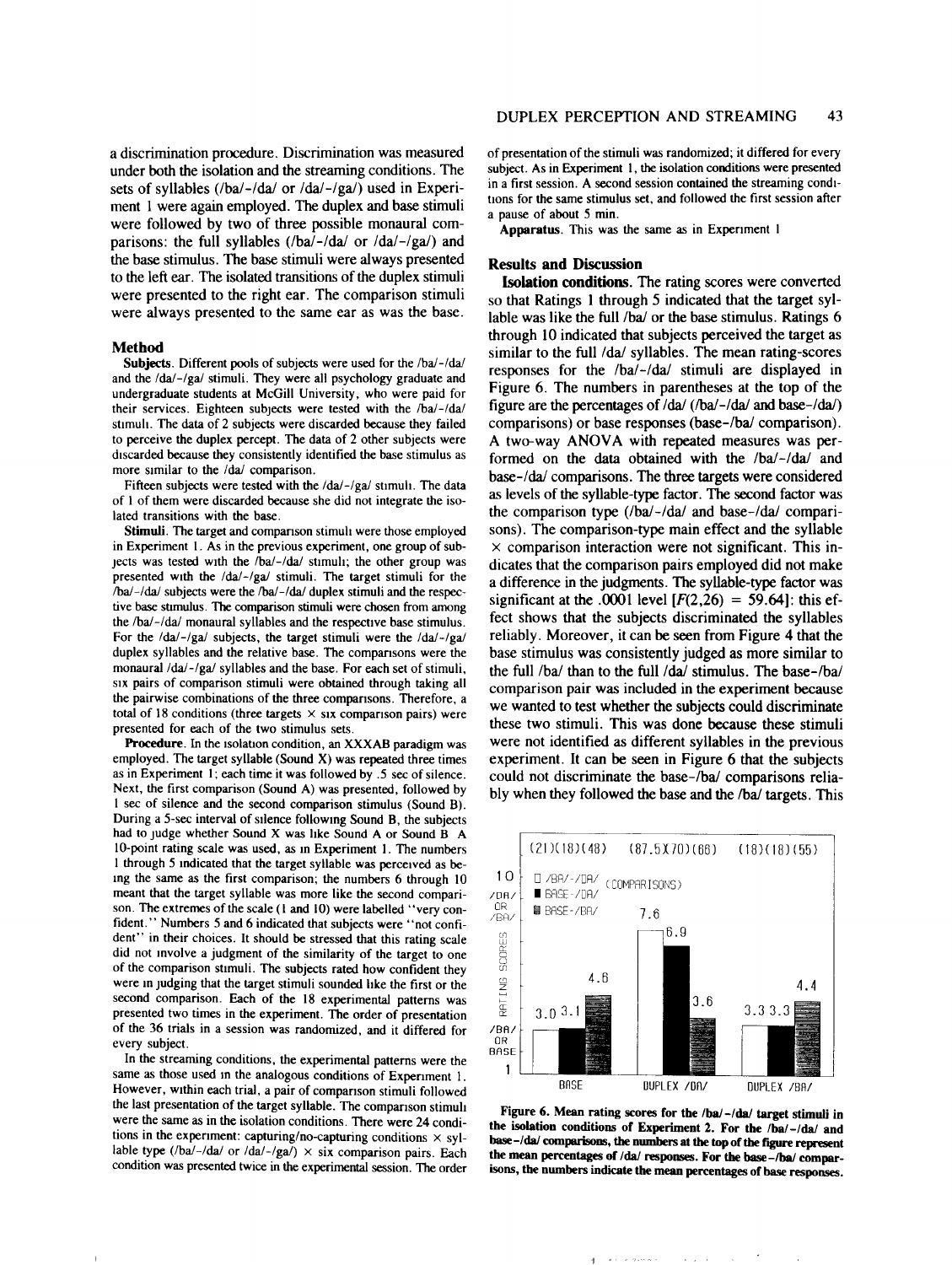## 44 CIOCCA AND BREGMAN

result parallels the subjects' reports of not being able to distinguish the comparison stimuli of some of the pairs. **No** statistical analysis was undertaken for the data for the base-/ba/ conditions, since these were not the critical ones for the purpose of the experiment.

The results for the  $\frac{d\mathbf{a}}{-\frac{\mathbf{g}}{2}}$  stimuli are illustrated in in Figure 7 as rating scores and as percentages of  $\sqrt{ga}$ or base (base-/da/comparisons) responses. Rating scores of 1 through 5 indicate that the target syllable was perceptually similar to the full/da/or base comparisons. A two-way repeated-measures ANOVA was performed on the rating scores for the  $\frac{da}{-}\frac{g}{g}$  and base- $\frac{g}{g}$  comparison pairs. Syllable type  $(d\alpha/$ ,  $/g\alpha/$ , or base) and comparison type  $((da/-/ga/$  and base- $(ga)$  were the experimental factors. The syllable-type main effect was the only significant effect  $[F(2,26) = 78.18, p < .0001]$ . These results fully replicated those obtained with the  $/ba/-/da/$  stimuli. The data for the base- $/da/$  comparisons showed that these stimuli sounded alike. For this reason, the target stimuli received similar ratings when paired with these comparison stimuli.

 $S_{11}$ ... "ring: aditions. The data for the /ba/ stimuli are  $\text{C-splay}$  1 m = igure 8a, and mose for the /da/ stimuli in Figure 8 he/ba/ stimuli were included for the purpose of determining whether the streaming procedure  $\alpha$  aused any generalized impairment in the subjects' reliability an discriminatino the speech percepts. Figure 8a shows that subject a constrained the  $/ba/$ show, ndy discriminated the /ba/ stimuli with the six -1,3a/ and /ba/-/da/ comparison sumuli. The base- $\frac{1}{x}$  is seem to be perceived as ufferent syllables. Indeed, the targets presented with them received similar, m:ddle-scale ratings. This result was expected, since the base and /ba/ stimuli could not be discriminated reliably in the isolation conditions of this experiment. A repeated-measures two-way ANOVA was performed on the /da/ syllable with the base-/da/ and /ba/-/da/ comparison stimuli. The comparison-type



**Figure 7. Mean rating-scale scores for the**  $\frac{1}{da}$  **-/ga/target stimuli** of Experiment 2 (isolation conditions). The mean percentages of  $Iga/$ **responses (in the case of the Ida/-Igal and base-/ga/comparisons) or base responses (in the case of the base-/da/comparisons) are displayed at the top of the figure.**



**Figure 8. The mean data for the /ba/-/da/ stimuli of Experiment 2 in the streaming conditions. (a) The mean ratings percentages of base or/ba/(/ba/-/da/comparisons) responses for the/ba/duplex** stimuli. (b) The mean percentages of /da/ or base (base-/ba/ com**parisons) responses for the/da/ duplex stimuli.**

and capturing conditions were the experimental factors. This analysis showed a significant effect of capturing  $[F(1,13) = 16.65, p < .001]$ , indicating that in that condition the duplex effect was significantly weakened. This replicates the capturing effect found in Experiment 1 with an identification task. The comparison-type and interaction effects were not found to be significant.

The mean rating scores for the /da/ stimuli are shown in Figure 9a. The /da/ duplex stimuli were consistently perceived as sounding like the base or /da/ comparison stimuli, unless they were followed by the base-/da/ pairs. This finding replicated the analogous one obtained with the /ba/-/da/ stimuli. The scores for the /ga/ stimuli are displayed in Figure 9b. A two-way ANOVA with repeated measures was applied to the data for the/ga/stimuli with the  $\frac{da}{-\gamma ga}$  and base- $\frac{g}{\gamma ga}$  comparison stimuli. The experimental factors were capturing and comparison type (/da/-/ga/vs. *base-/ga/).* The comparison-type main effect was significant at the .0003 level  $[F(1,13) = 24.82]$ .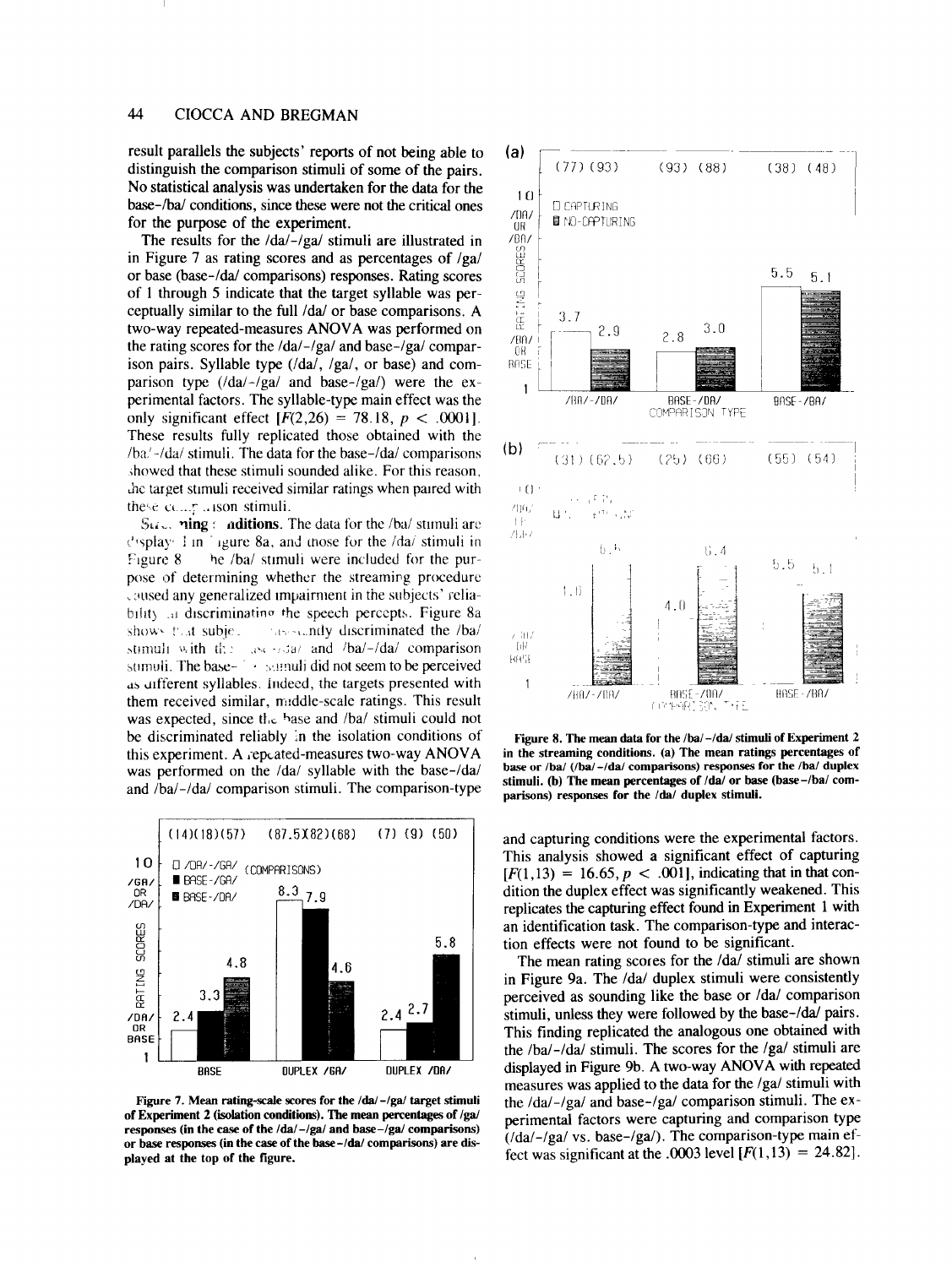

Figure 9. The mean data for the /da/-/ga/ stimuli of Experiment 2 in the streaming conditions. (a) The mean rating **scores and** percentages of/ga/or base (base-/da/comparisons) **responses for the/da/** duplex syllables. (b) The mean ratings and percentages of /ga/ or base (base-/da/ comparisons) responses for the /ga/ duplex syllables.

The capturing main effect was also highly significant  $[F(1,13) = 30.68, p < .0001]$ . The interaction effect was not significant. These results show the presence of a significant capturing effect. The captured/ga/sounded more like the /da/ or the base comparison stimuli than the noncaptured /ga/ did. The comparison-type effect shows that subjects perceived the/ga/ stimuli as more similar to the base than to the /da/ comparison overall.

# EXPERIMENT 3

In the streaming conditions of the previous experiments, the capturing transitions were always identical to the critical one. Therefore, the repeated presentation of the critical transition might be suspected of having had its effect through the habituation of the phonetic detectors sensitive to it. Therefore, the observed weakening of duplex perception could have been the result of the habituation

of phonetic processes rather than the streaming of the critical transition by the auditory scene-analysis processes. It is possible that habituation might have decreased the effectiveness of the isolated transition as a cue for a stop consonant.

The occurrence of habituation could be thought of as equivalent to a decrease in the level of the perceived intensity of the isolated transition. Rand (1974) systematically varied the intensity of the isolated transition of a duplex syllable, and found that duplex perception was not weakened considerably until the level of the isolated transition was attenuated by 40 dB. At this attenuation, the isolated transition is not clearly audible as a separate sound. Therefore, the habituation explanation of our results is not really very plausible. Furthermore, in the streaming experiments, the target transition was always clearly audible. None of the subjects reported any gap in the sequence of the streaming transitions.

The preceding evidence argues against a habituation explanation of the capturing effect. Nevertheless, we wanted to collect direct evidence to make the auditory sceneanalysis explanation of our results more likely. In order to do this, in Experiments 3 and 4 we included capturing conditions, in which the stream-inducing transitions were aligned along the same trajectory as the critical one on a frequency-by-time scale. In this way, the stream-inducing transitions were always in a different frequency region from that of the critical transition (see Figures 10a and 10b). Therefore, the occurrence of a significant capturing effect under such capturing conditions would be strong evidence against the habituation explanation of the capturing effect. In Experiment 3, the capturing effect was measured with the use of an identification paradigm.

### Method

Subjects. Eighteen graduate and undergraduate students at McGill University were tested. All were paid for their services. The data from 1 subject were discarded, because she could not identify the syllables consistently. Another subject identified all the syllables in the experiment as  $\frac{d}{dx}$ , because he expected that  $\frac{d}{dx}$  percepts had a release burst-which was never present. His data were therefore discarded too. After this experiment was over, he was told that he should try to decide which stimuli could better fit into the judgment categories. He was then tested in the next experiment, and he reliably discriminated the speech side of the duplex percepts.

Procedure. In Experiment 3, the isolated transition (critical transition) of the duplex stimuli was preceded and followed by three transitions at the same ear (see Figures 10a and 10b). The transitions that followed the critical one were the same in both the capturing and the no-capturing conditions, and they were aligned along the same trajectory as was the critical transition. In the capturing condition, the transitions that preceded the critical one were aligned on the same trajectory as were the transitions that followed it. In the no-capturing condition, the three transitions that preceded the critical one were not aligned on the same trajectory as was the critical transition. The base stimulus was presented at the opposite ear. An experimental pattern was formed by seven transitions at the right ear and one occurrence of the base at the left ear. There was a silence of 10 msec between successive transitions. Each pattern was repeated six times in a trial, each time followed by a 1-sec silence. The offset-to-onset time of successive base stimuli was 1,210 msec. After the last pattern was presented, the subjects had 5 sec to give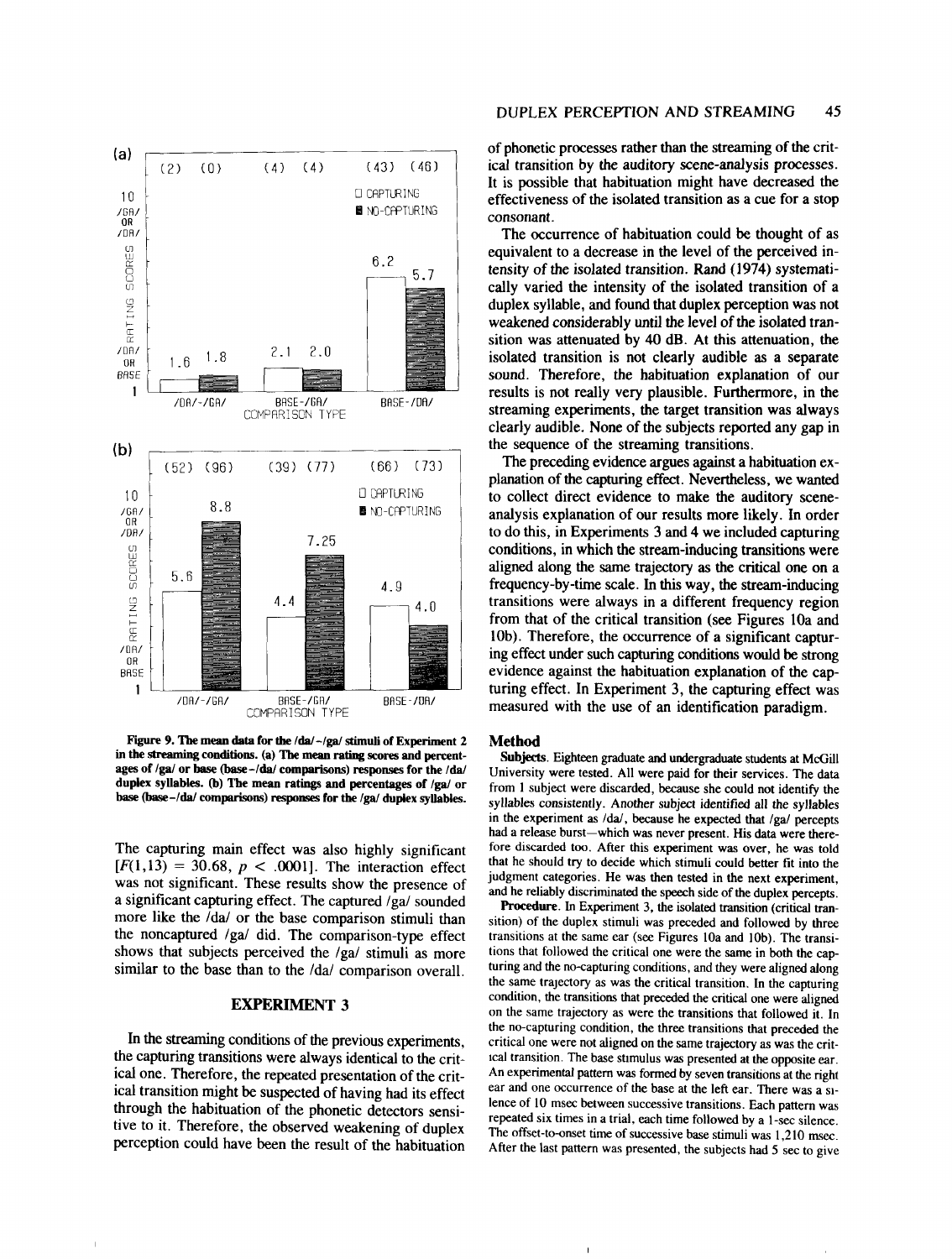$\overline{1}$ 



**Figure 10. The experimental patterns used in Experiments 3 and 4. (a) The/ga/capturing and no-capturing patterns. (b) The/da/ capturing and no-capturing patterns.**

a response. The procedure for the identification of the syllables was the same as that of Experiment 1.

Stimuli. The duplex stimuli were the /da/-/ga/ syllables employed m Experiments 1 and 2. All the stimuli had a sampling frequency of 10 kHz and were low-pass filtered at 4.8 kHz. The capturing and no-capturing transitions were synthesized by a procedure analogous to that employed in Experiment 1 for the synthesis of the nocapturing transitions. In the capturing /ga/ condition, the center frequency of the critical transition rose from 2018 to 2525 Hz. The three transitions that preceded the critical one (capturing transitions) rose from 192 to 698 Hz, 799 to 1307 Hz, and 1409 to 1916 Hz, in that order (Figure 10a). In the no-capturing/ga/condition, the sequence of three preceding (no-capturing) transitions ascended in a frequency region 2000 Hz higher than that of the capturing transitions. Their actual frequencies rose from 2192 to 2698 Hz, 2799 to 3307 Hz, and 3409 to 3916 Hz, respectively. The three transitions that followed the critical transition were aligned on the same trajectory as were the critical transitions in the capturing and nocapturing conditions. They rose from 2626 to 3133 Hz, 3235 to 3742 Hz, and 3843 to 4350 Hz, respectively. The reason for using the same poststimulus transitions in both experimental conditions was that all the stimuli were low-pass filtered at 4.8 kHz. If these transitions had been aligned with the no-capturing transitions in the corresponding condition, most of them would have varied in a frequency region higher than the filtering frequency.

The center frequency of the critical /da/ transition fell from 2862 to 2525 Hz. In the capturing /da/ condition, the three capturing transitions fell from 4075 to 3738 Hz, 3671 to 3334 Hz, and 3266 to

2929 Hz, respectively (Figure 10b). In the no-capturing/da/condition, the three no-capturing transitions were lower than the critical transition in frequency, falling from 2075 to 1738 Hz, 1671 to 1334 Hz, and 1266 to 929 Hz, respectively. The three transitions that followed the critical one were aligned on the same trajectory as were the capturing /da/ transitions. They fell from 2457 to 2121 Hz, 2053 to 1716 Hz, and 16~9 to 1312 Hz, respectively. Each transition had a duration of 50 msec. The intensity of the base was 72 dB SPL.

Apparatus. The apparatus was the same as in Experiment 1.

#### **Results and Discussion**

A two-way ANOVA with repeated measures was used to analyze the mean rating-scale scores (see Figure 11). The main effect of syllable type (/da/ vs. /ga/) was found to be significant at the .0001 level  $[F(1, 15) = 104.58]$ . The main effect of capturing was also highly significant  $[F(1,15) = 19.76, p < .0005]$ . The syllable  $\times$  capturing interaction was significant at the .002 level  $[F(1,15) =$ 14.37]. These results replicate the previous finding that the integration of the critical transition with the base was significantly weakened in the capturing condition. This result is incompatible with the idea that habituation caused the capturing effect observed in the earlier experiments.

## **EXPERIMENT 4**

In Experiment 4, the capturing effect of transitions aligned along the trajectory of the critical transition was tested with the use of a discrimination task. This time, the experimental patterns used in Experiment 3 were followed by two monaural comparison stimuli.

#### **Method**

Subjects. The subjects were the same as those who participated in Experiment 3. The present experiment followed the previous one after a pause of about 5 min.

Procedure. The discrimination procedure was the same as in Experiment 2. A pair of monaural syllables chosen among the /da/,



**Figure 11. Mean rating scores and percentages of** *Iga/responses* **in Experiment 3.**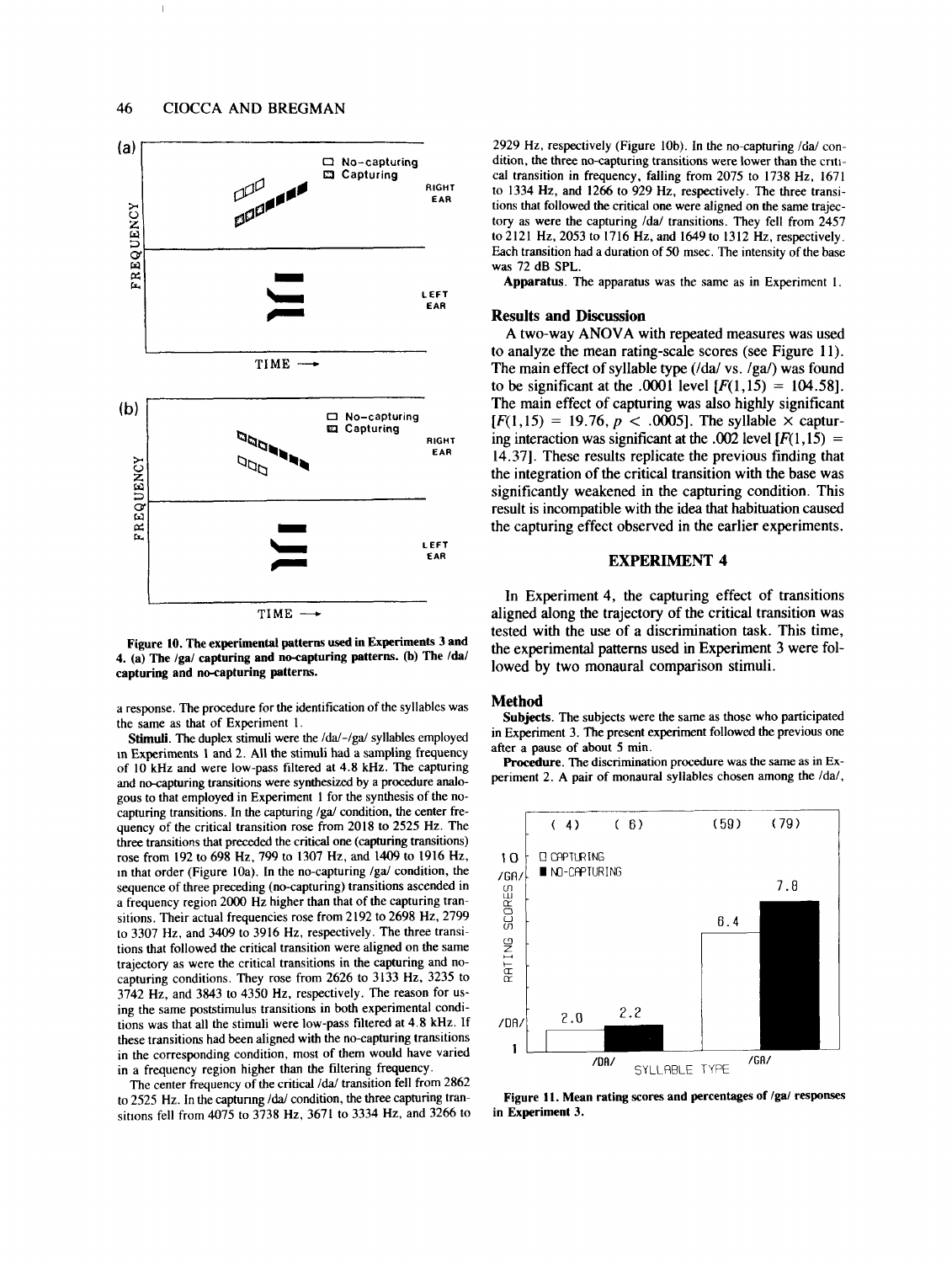

Figure 12. Data **for the stimuli of Experiment** 4. (a) The mean rating scores and percentages of base or /da/ (/da/-/ga/ comparisons) **responses for the** /da/ stimuli. (b) The results **for the/ga/** stimuli. The mean percentages of /ga/ or base (base-/da/comparisons) responses are **presented at the top of the** figure.

/ga/, and base were presented after the experimental patterns. The capturing and no-capturing/da/-/gaJ patterns were those used in the previous experiment.

Stimuli. The stimuli were the same as in the previous experiment, The comparison syllables were those employed in Experiment 2 for the /da/-/ga/ stimuli.

Apparatus. The apparatus was the same as in Experiment 1.

## Results and Discussion

The means of the rating scores for the /da/ stimuli are shown in Figure 12a and those for the /ga/ stimuli are displayed in Figure 12b. A two-way ANOVA with repeated measures was applied to the rating scores of the /ga/ stimuli for the  $\frac{d\alpha}{-}\frac{q\alpha}{\alpha}$  and base-/ga/ comparisons. The comparison-type main effect was significant at the .004 level  $[F(1,16) = 11.49]$ . This effect indicates that the /ga/ stimuli were judged as more similar to the base than to the /da/ comparison. This finding replicated that of Experiment 2. Most importantly, the capturing effect was found to be significant  $[F(1,16) = 12.31, p < .003]$ .

This effect is consistent with the capturing effect found in Experiment 2 with the same discrimination task. The capturing  $\times$  comparison-type interaction was not statistically significant. Together with the results of Experiment 3, the findings from Experiment 4 support the idea that the weakening of phonetic fusion is likely to be due to the streaming of the critical transition rather than to habituation. This conclusion further supports the idea that duplex perception is not likely to be due to the independent operation of speech and auditory systems.

## **GENERAL DISCUSSION**

The results of these experiments show that duplex perception can be weakened by capturing the isolated transition of a duplex stimulus into a sequence of identical transitions. This has been shown to occur when both the identification and the discrimination tasks are employed, as well as with two different pairs of synthetic syllables. The trajectory-based capturing of Experiments 3 and 4 was weaker than that obtained with streaming transitions identical to the critical one (in Experiments 1 and 2). This finding agrees with the results of Darwin and Gardner's (1987) study. Darwin and Gardner found that a sequence of tones had a weaker capturing effect on a harmonic of a vowel when ascending or descending series of tones were employed than when a steady-state series of tones was employed. They suggested that these results may indicate the absence of trajectory-based capturing. One might think that the remaining capturing effect could be due to the frequency proximity of the streaming transitions immediately preceding and following the target transition. In any case, Experiments 3 and 4 showed that a significant capturing effect was found even when habituation was not likely to have occurred. This evidence contradicts the hypothesis that the auditory and the phonetic modes are independently extracting whatever information they need from the acoustical signal. Our results are also incompatible with the "preemptiveness" idea suggested recently by Mattingly and Liberman (in press) and Whalen and Liberman (1987). According to this theory, the speech system has priority over the auditory system in extracting information from the acoustic signal.

In the duplex phenomenon, the acoustic energy of the isolated transition is employed for the formation of two simultaneous auditory objects. The results of the present study indicate that the integration between the isolated transition and the base was strongest if there was no clear evidence for the assignment of the isolated transition to a separate stream. In the capturing conditions of the previous experiments, where such evidence was present, the integration of the transition with the base stimulus was not very strong. This finding suggests that the independence hypothesis is not an adequate explanation of the duplex perception phenomenon.

There is an alternative explanation of the duplex perception phenomenon, which agrees with the results of the present study. This alternative, which can be called the